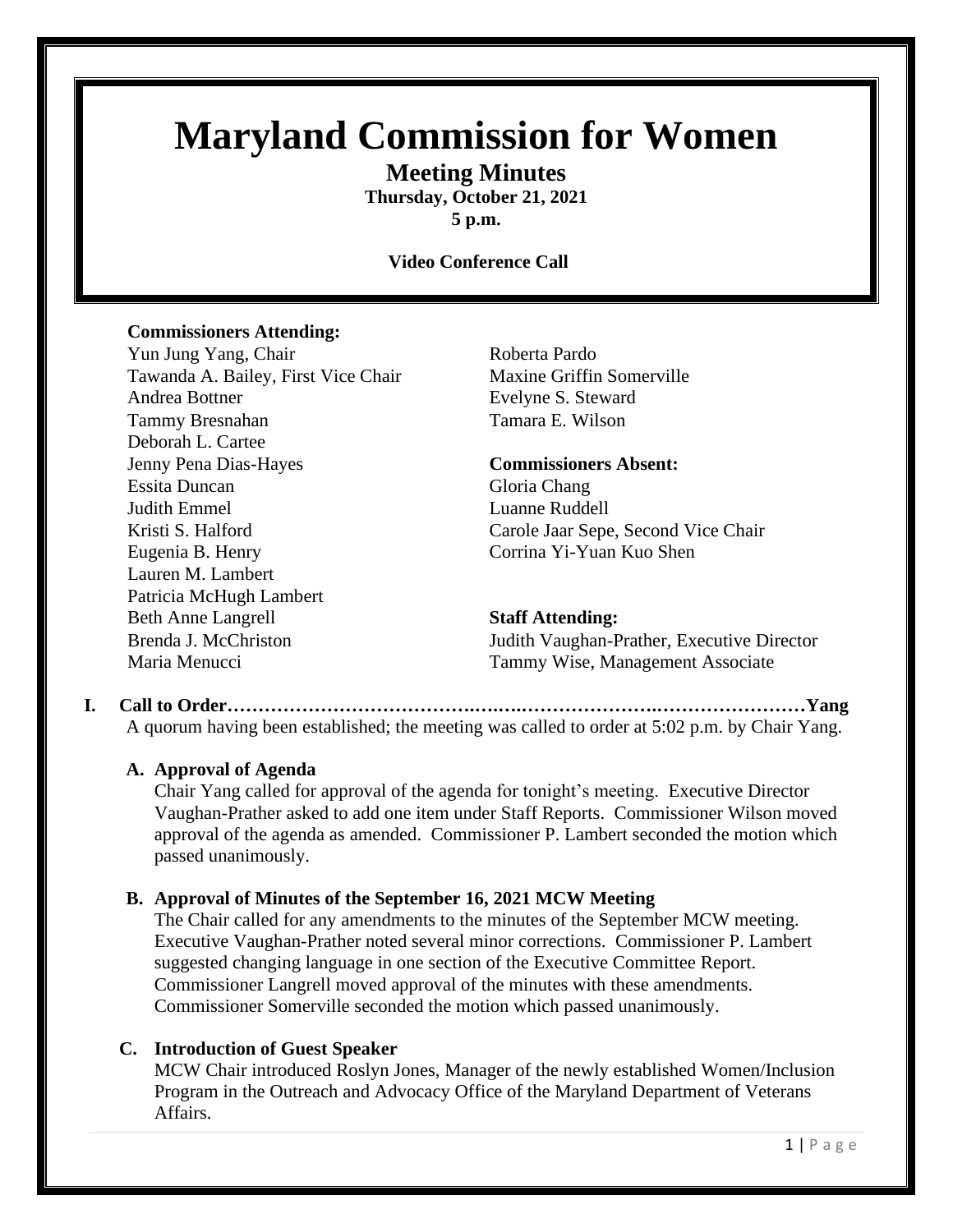#### **II. Guest Speaker…………………………….………………….…..………………….. Roslyn Jones Women Veterans/Inclusion Program Manager, Outreach & Advocacy Program Maryland Department of Veterans Affairs**

The Department of Veterans Affairs has recently established a new program addressing the needs of women and minority veterans living in our state. Its primary mission is to ensure that veterans and their family members are aware of and have access to the benefits they earned through their service. The program will also work to raise awareness of those who have influence and can make changes as the issues affecting these veterans become known. This year marks the 73rd anniversary of the Women's Armed Services Integration Act, signed into law in 1948. Before then, women could not participate in the U.S. military, although there are some known instances of their having done so despite the prohibition. On July 12, 2021, Governor Hogan proclaimed that day as Women Veterans Day in Maryland and announced the establishment of this new program. We are now better positioned to serve women veterans.

There are 385,000 veterans living in the state, and 55,000 of them are women. Women are the fastest growing population in the armed services. It is anticipated that by 2024, women will represent 12% of the veteran population.

The current goals of this new program include:

- Increase the visibility of women, minority, and other underserved veterans
- Establish a Women Veteran's Advisory Board
- Hold a virtual Women Veterans Launch event on November 4, 2021
- Hold annual Women Veterans' Conference
- Develop a Women Veterans' Newsletter

Commissioner P. Lambert encouraged the nomination of women veterans for the Maryland Women's Hall of Fame.

Ms. Jones said that she is looking forward to working together with the MCW as she develops this new program.

#### **III. Executive Committee Report………………………………………..……Yun Jung Yang, Chair**

#### **A. Commissioner Resignation**

Commissioner Bonnie Luna has submitted her resignation for personal reasons, effective immediately. Her contributions to the work of the MCW will be missed. There are now two vacant positions on the Commission.

#### **B. Wicomico County CFW**

The County Council of Wicomico County has passed a resolution reactivating the Wicomico County Commission for Women. We will reach out to the new commission as soon as its members are appointed. Commissioner P. Lambert moved that the MCW write to the Wicomico County Council and Executive commending them on the reactivation of their CFW, and that the MCW consider reaching out to other counties in the state where there is no CFW to encourage their establishment. The motion was seconded by Commissioner Wilson and passed unanimously.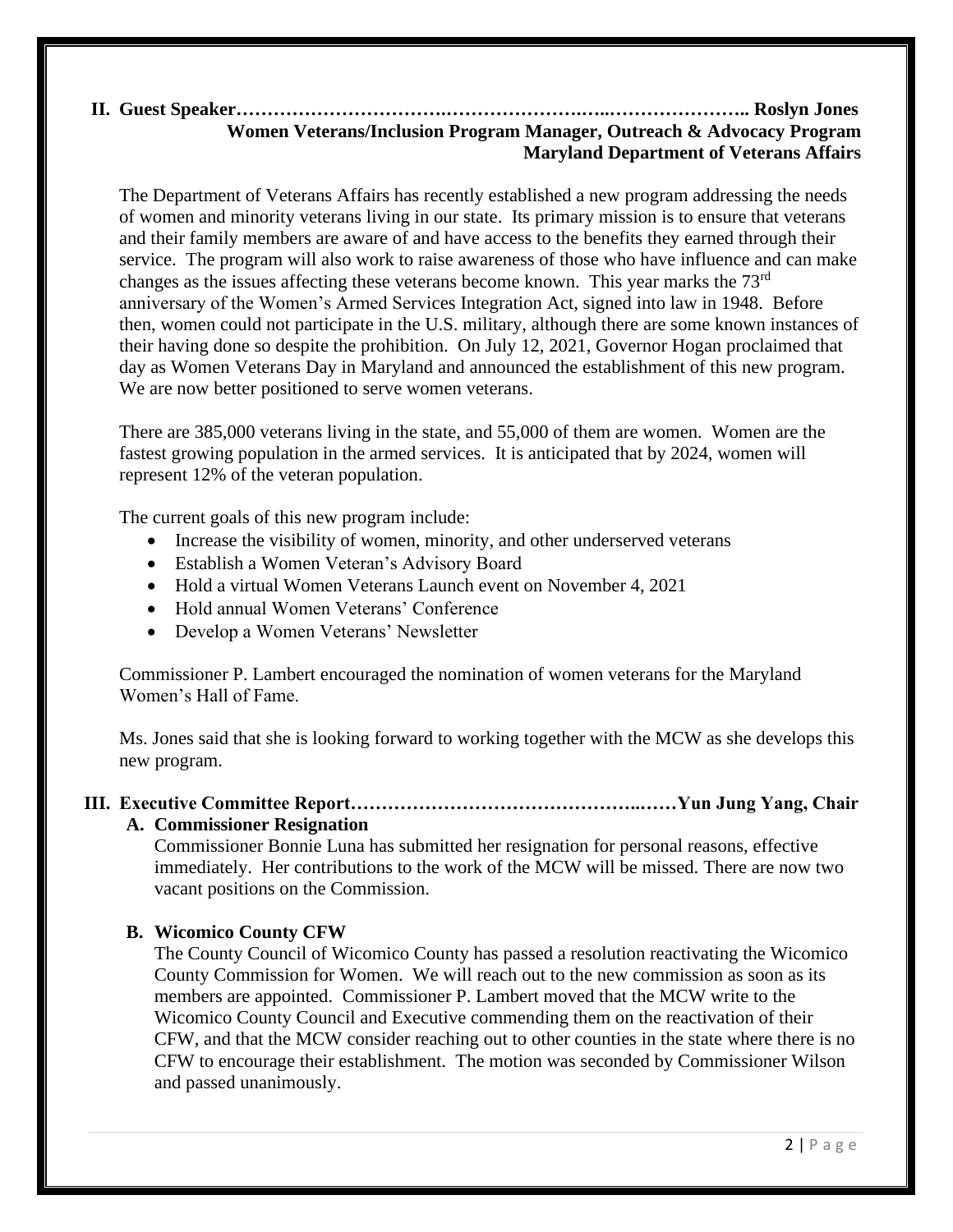Commissioner Wilson moved that the MCW write to the Baltimore City Mayor asking that the Baltimore City CFW be reactivated. Commissioner P. Lambert seconded the motion which passed unanimously.

#### **C. Liaison for Maternal Mortality Review Stakeholders Group**

Commissioner Langrell has represented the MCW on this board for the past year but can no longer provide this liaison. Commissioner Pena Dias volunteered to take on this responsibility.

#### **D. Liaison for Maryland Semiquincentennial Commission (Maryland 250 Commission)**

The Governor established a new commission that will serve for six years planning the celebration of the state's  $250<sup>th</sup>$  (semiquincentennial) anniversary. The MD250 Commission includes the MCW Chair or her designee. Chair Yang asked for volunteers from among the more recently appointed commissioners, who might be able to serve in this capacity for six years. Commissioner Emmel volunteered to serve as the MCW's liaison to the new Commission.

#### **IV. Unfinished Business**

No unfinished business was brought before the Commission.

#### **V. New Business**

No new business was brought before the Commission.

#### **VI. Committee Reports**

- **A. Achievement and Recognition (ARC) Committee………………………………….…Pardo** The first meeting of the ARC Committee was held October 13. It was decided to plan the 2022 Hall of Fame induction and Young Women Leaders Award presentation virtually again using the same successful format as last year. The call for nominations for both the 2022 Hall of Fame and the Maryland Young Women Leaders Awards was issued on October 20. Nominations will close November 22. The Committee is also discussing the development of a procedures manual to formalize the process of soliciting nominations and selecting honorees for future years.
- **B. Policy and Legislation (PAL) Committee………………………………………...….Halford** The PAL Committee has scheduled its first meeting for November 16 at 11 a.m., following the MLAW Fall Conference on November 13.
	- **1. Maryland Legislative Agenda for Women (MLAW)……………………………Langrell** The annual fall conference will be held virtually again this year, from 9 a.m. to 1 p.m. Dr. Lena Wen will be one of the featured speakers, and Commissioner Langrell will moderate a panel discussion. Commissioners are encouraged to attend and should let the MCW Executive Director know if they plan to participate so she can register them. The MCW has also extended an invitation to the county CFWs in the state to each send two representatives to the conference as guests of the MCW.
	- **2. Women's Legislative Briefing (WLB)………………………………………..McChriston** The 2022 WLB planning committee has met twice to begin work on next year's virtual conference. Executive Director Vaughan-Prather will make sure that Commissioner McChriston is receiving the correspondence regarding the planning committee.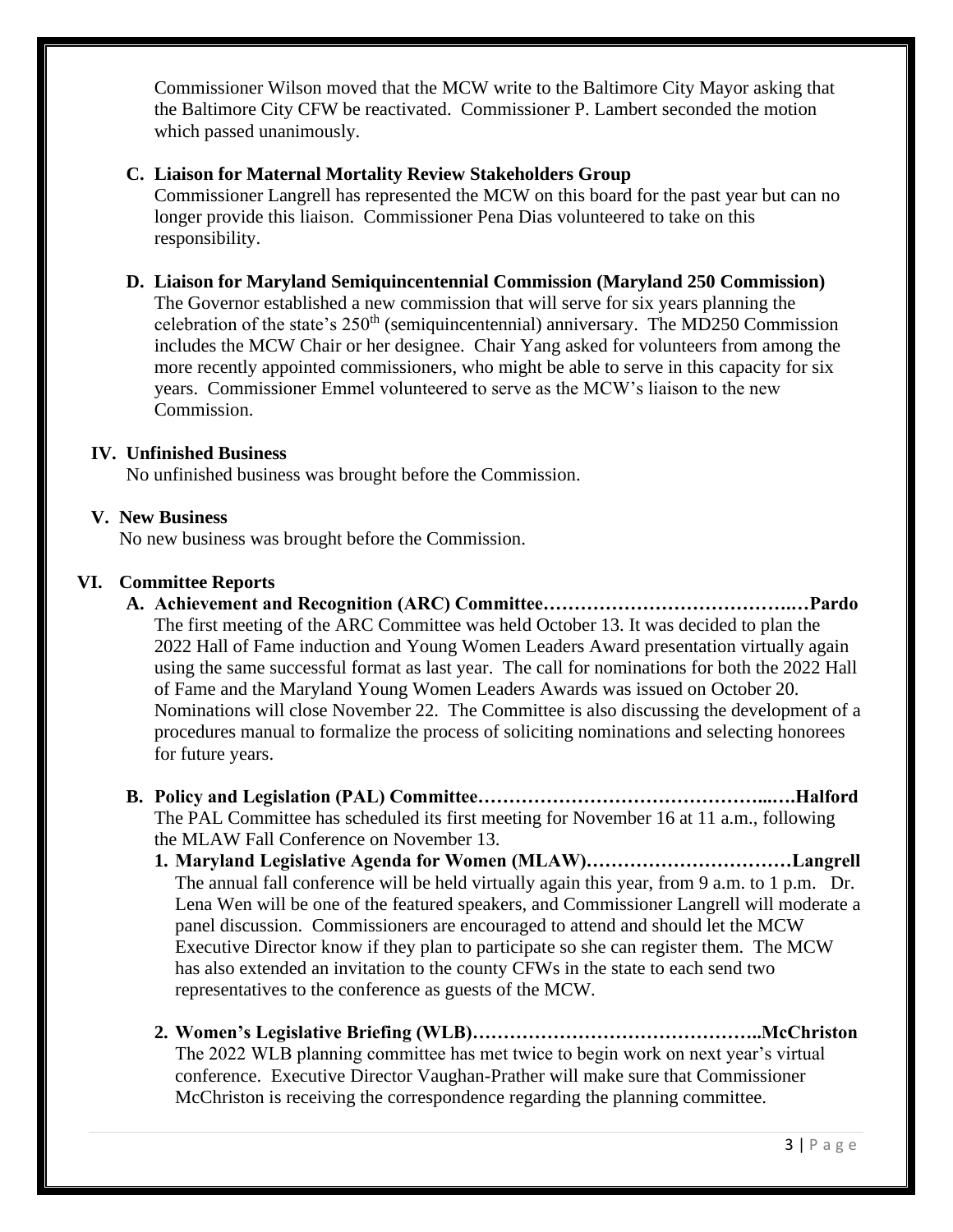### **C. Status of Women in Maryland (SWiM) Pandemic Impact Research…………….Wilson** Commissioner Wilson thanked and congratulated all the commissioners who helped with outreach for the survey. The survey closed October 15 with 4845 questionnaires submitted. Special congratulations to Commissioners Ruddell, Halford and Somerville whose hard work and active outreach resulted in high numbers of responses from their counties. She also thanked Commissioner Langrell who personally purchased ads for the survey published by the five county Chambers of Commerce in the mid-shore region. We had wonderful collaboration with the county CFWs, especially those in Charles, St. Mary's Calvert, Montgomery, Garrett, and Anne Arundel Counties. The questionnaire was made available in five languages which resulted in:

- 4721 questionnaires submitted in English
- 100 questionnaires submitted in Chinese
- 17 questionnaires submitted in Spanish
- 4 questionnaires submitted in Korean
- 3 questionnaires submitted in French

These numbers don't reflect the diversity of the response population as many respondents submitted their questionnaires in English even if it is their second language.

The committee also held six focus groups – the last two were conducted earlier this week. Commissioner Wilson thanked the commissioners who participated as observers, noting that we could not have done this work without the help of all the commissioners, especially the SWiM Committee and the MCW staff. The research consultant is now analyzing the data collected and will develop a report of our findings by the end of the year.

#### **VII. Liaison Reports**

- **A.The Foundation for the Maryland Commission for Women………..…….…Yang for Shen** The Foundation very generously agreed to provide funds for the MLAW fall conference registration for the representatives of the county CFWs.
- **B. Maryland Women's Heritage Center…………………………………………..….…….Yang** On Sunday, September 12, the Center unveiled its new historical marker commemorating the work of Suffragists Caroline Hallowell Miller and Mary Bentley Thomas. The Suffrage Marker was permanently installed on the grounds of the Sandy Springs Museum. Executive Director Vaughan-Prather represented the MCW at the event.
- **C.Women Moving Forward (WMF) Conference………………....……………...……..Bottner** No report.
- **D.Maternal Mortality Review Stakeholders Group** No report.
- **E. Maryland Women's History Museum………………………………………….….…..Emmel** Commissioner Emmel reached out to the founder of the MWHM. The organization has had significant challenges in the past year and hopes to reopen in March of 2022 at a new location. Commissioner Emmel and Executive Vaughan-Prather will arrange a meeting with the founder at the new site.